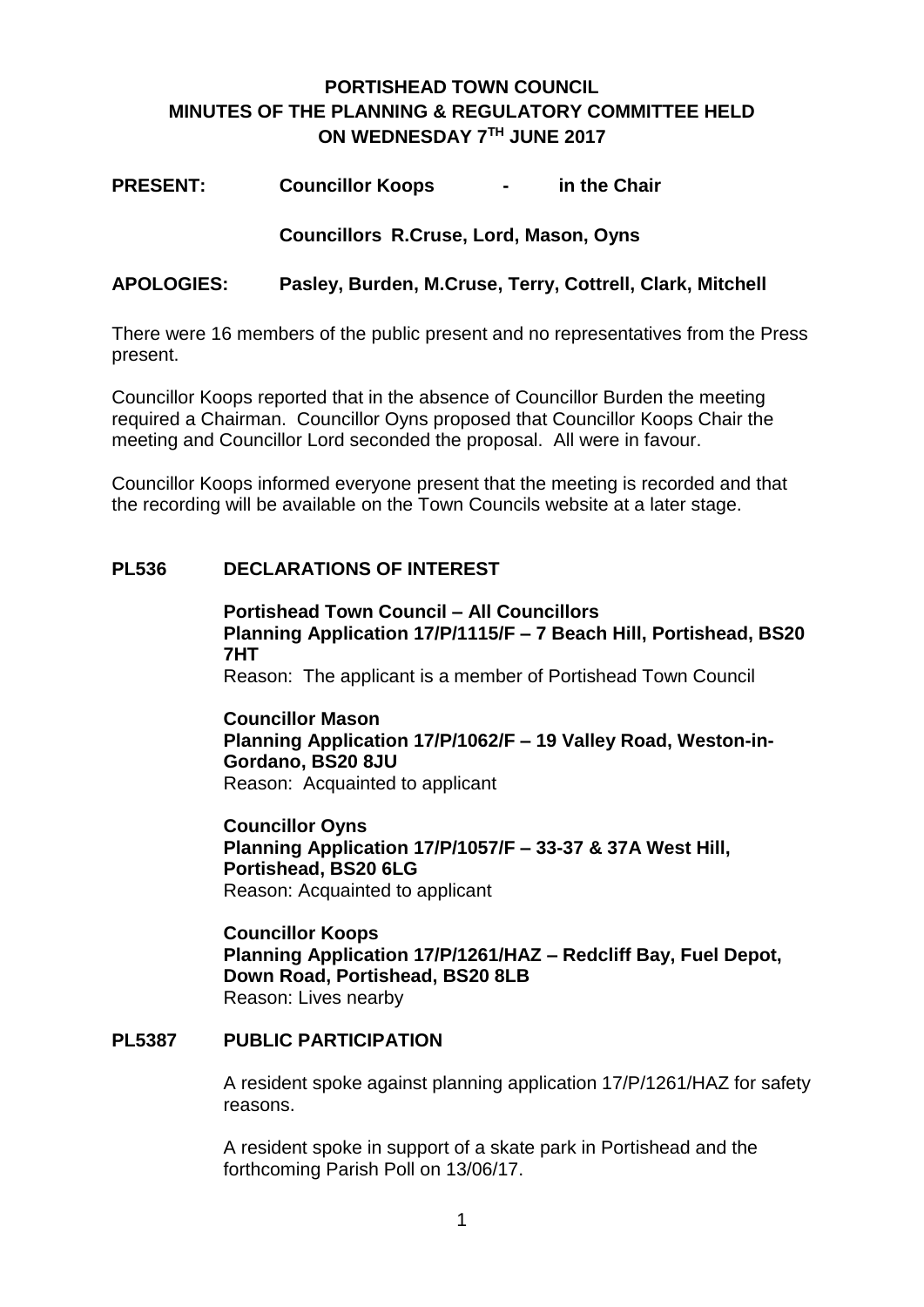A resident spoke in objection to planning application numbers 17/P/1235/F and 17/P/1229/F due to a lack in school provisions, parking and doctor waiting times.

A resident spoke in favour of planning application 17/P/1057/F and drew the meetings attention to the latest elevation plans.

A resident spoke to propose that the Town Council engage with the public by setting up social media accounts e.g. Facebook, Twitter.

A resident spoke against planning application numbers 17/P/1229/F – scale of development, access and 17/P/1235/F – no parking.

A resident spoke against planning application numbers 17/P/1229/F and 17/P/1235/F due to insufficient school provisions, traffic congestion and lack of parking.

A resident spoke against planning application number 17/P/1229/F on the grounds of infrastructure, safety of children playing in the play area and a loss in her privacy and natural light to her home.

These minutes summarise what was said during public participation and were views expressed by the speaker, not the Town Council.

#### **PL538 SECTION 1 – TO BE CONSIDERED BY THE PLANNING & REGULATORY COMMITTEE**

Councillor Koops changed the order of the meeting, as follows:-

#### **PLANNING APPLICATIONS**

**17/P/1057/F 33 - 37 & 37A WEST HILL, PORTISHEAD, BS20 6LG** Conversion and extension of existing office and flat to 3No three bed eco-friendly homes

The meeting noted that two objections had been received (Mr/s Oxley and Mr/s Prescott). Online elevation plans and the consultation response from the Highways department were viewed.

#### **RECOMMENDATION FOR TOWN COUNCIL TO RESPOND**:-

Whilst the Town Council appreciates the improved elevation plans it objects on the grounds of unsatisfactory parking and access arrangements.

Councillors Oyns and R.Cruse abstained from voting.

**17/P/1229/F LAND OFF WYNDHAM WAY, PORTISHEAD**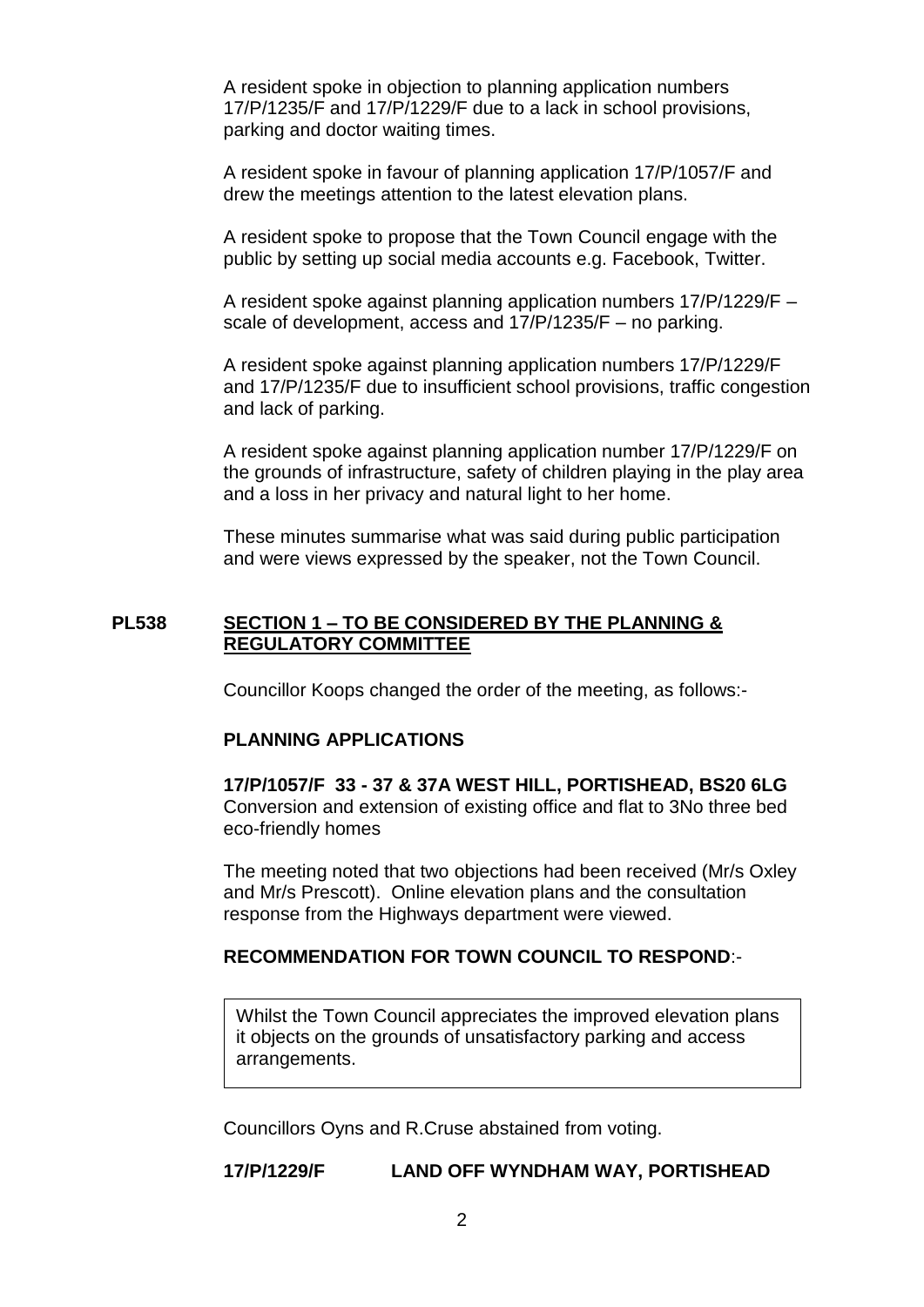Erection of 35no. dwellings (32no. flats in Block A and 3no. flats in Block B)

The meeting viewed the online proposed street scene and after discussion **RESOLVED THAT:-**

Objects on the grounds of:

- removal of this employment land will result in the town not being able to take advantage of the increase in enquiries for office space
- overdevelopment
- overbearing on existing flats and houses taking away natural light and privacy
- overshadowing of children's play area
- no disabled parking spaces
- the public consultation was very restrictive
- town infrastructure in relation to school/medical places are already oversubscribed
- increased traffic
- the tree belt is an important landscape feature at the entrance of Portishead and it is important that it is managed properly to protect its amenity value

 Portishead Town Council also asks the relevant Ward District Councillor to call this application to North Somerset Council's Planning & Regulatory committee if it is recommended for approval.

A vote was taken with all in favour.

#### **17/P/1235/F 62B HIGH STREET, PORTISHEAD, BS20 6EH** Erection of a three storey-building to retain the existing retail storage area, create an additional retail unit and 6 no. flats following the demolition of part of the existing building.

The meeting discussed the comments made by Portishead Town Council for previous applications on this site and noted that the consent given by North Somerset Council had now expired. It was also noted that there may be a delay in comments going onto North Somerset Council's website.

### **RESOLVED THAT:**

Objects on the grounds of overdevelopment and a lack of parking, which has become significantly problematic in the Town since the last application. Portishead Town Council also asks the relevant Ward District Councillor to call this application to North Somerset Council's Planning & Regulatory committee if it is recommended for approval.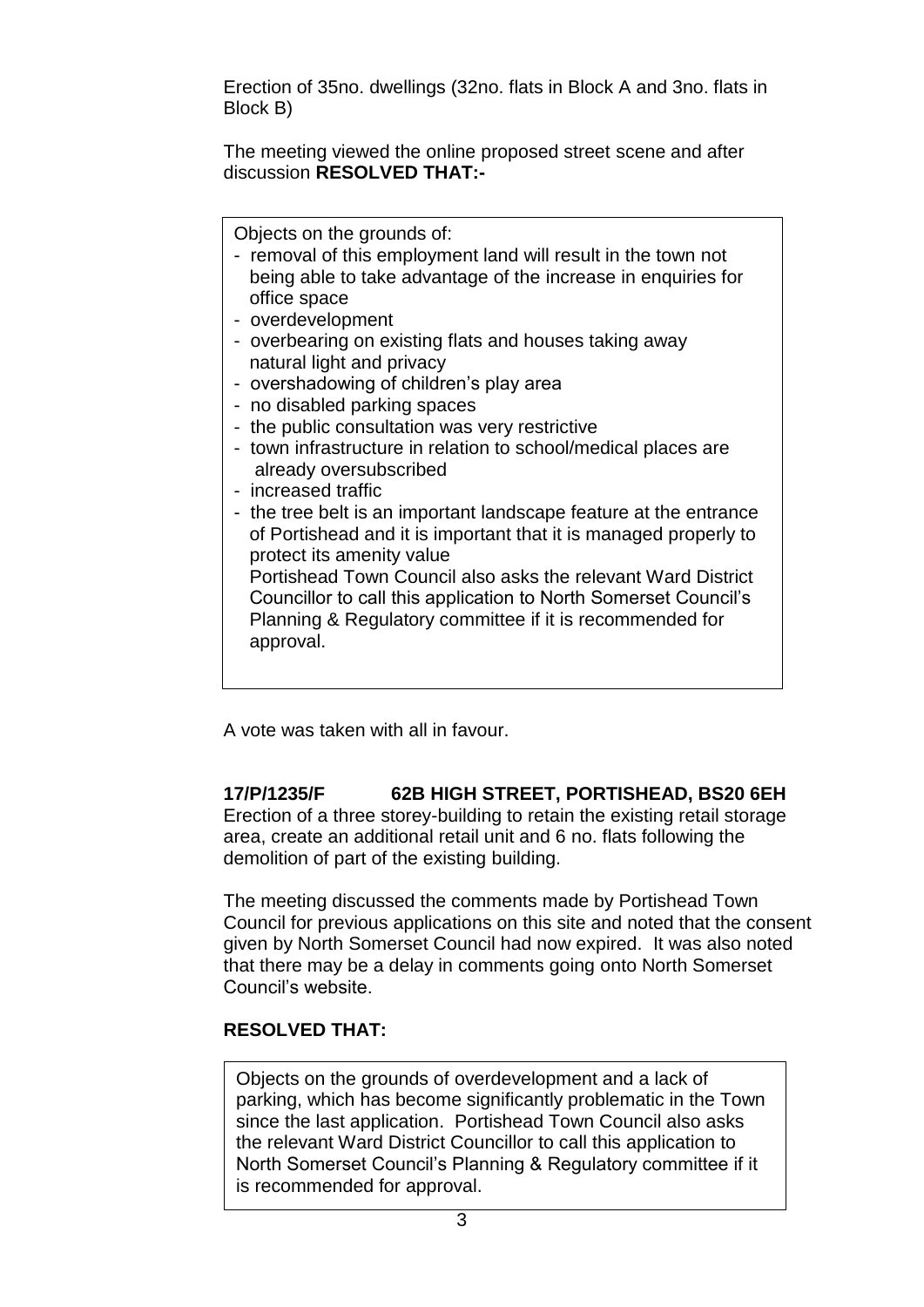A vote was taken with a majority in favour. Councillor R.Cruse abstained from voting as she has a property in the High Street, albeit that it cannot be seen from this particular site.

#### **17/P/1261/HAZ REDCLIFF BAY, FUEL DEPOT, DOWN ROAD PORTISHEAD, BS20 8LB**

Hazardous substance consent for the storage of petroleum products in tanks 14 and 15

The meeting understood that this item from Section 2 would be required to go before full Council on 14/06/17. Councillor Lord agreed to liaise by email with Councillors Oyns, Mason and R.Cruse to form a consultation response in readiness for the Town Council to consider at its meeting next week.

Councillor Koops briefly suspended the meeting to allow for any members of the public who wished to leave.

# **17/P/1037/F 19 BRISTOL ROAD, PORTISHEAD, BS20 6QA**

Demolition of existing garage and shed, erection of one and half storey side extension with dormers and erection of single storey porch to front and garden shed to rear along with internal alterations.

The meeting noted that there was one online objection and after discussion **RESOLVED THAT**:-

No objection subject to the bathroom window being obscured glass, that the extension is not used as a separate dwelling without planning consent and that it complies with North Somerset Council's parking regulations.

A vote was taken with a majority in favour

### **17/P/1047/F 109 - 111 AVON WAY, PORTISHEAD, BS20 6LT**

Proposed replacement shop front with 4 no. bollards, cycle racks, new railings, newspaper drop box and trolley bay to the front elevation. Installation of 2 no. satellite dishes to the rear elevation

The meeting discussed the retention of a shop in the area.

#### **RESOLVED THAT:-**

 No objection – welcomes the retention of a shop in the area but has concern that there are no facilities indicated for staff.

A vote was taken with a majority in favour.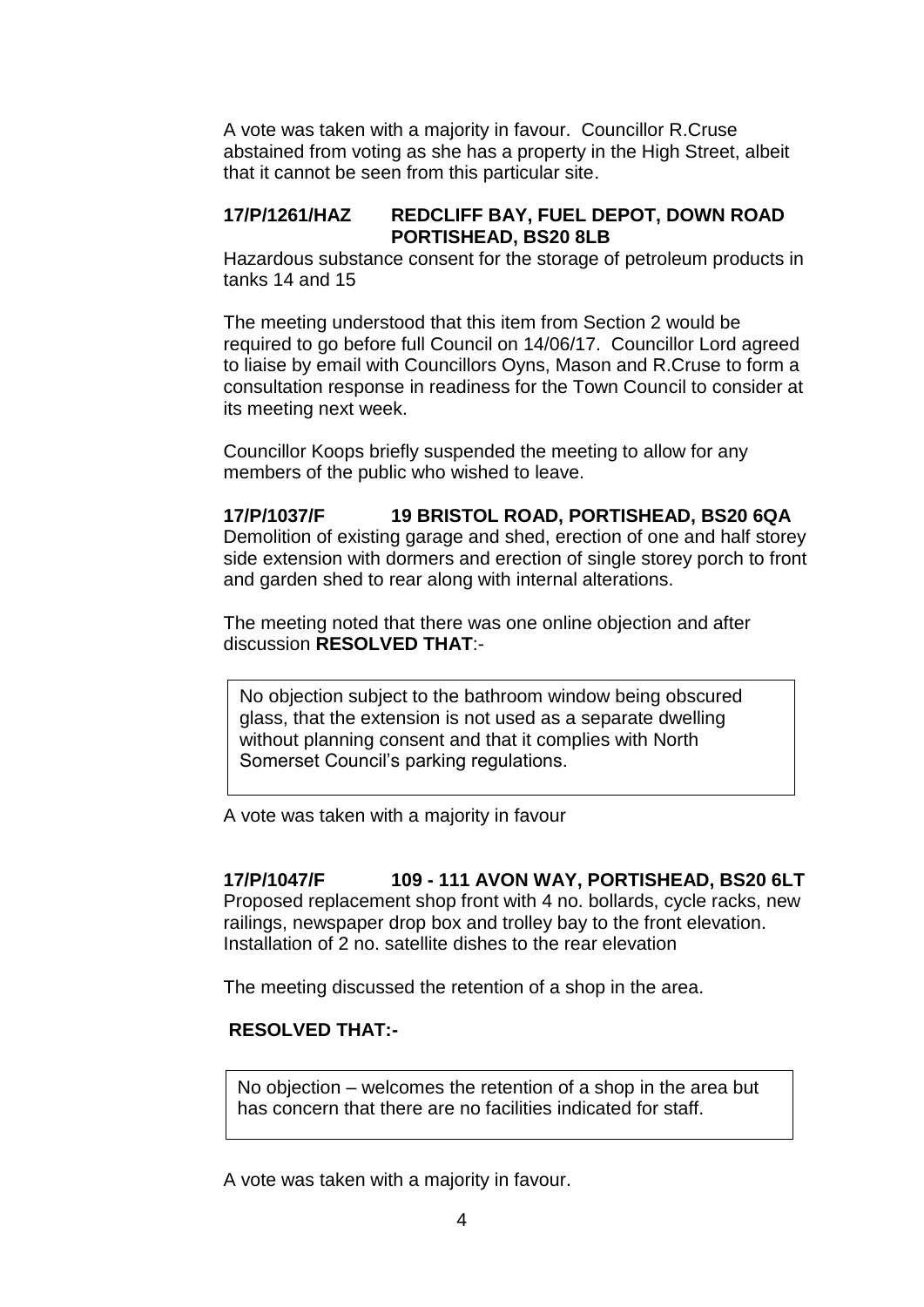#### **17/P/1062/F 19 VALLEY ROAD, WESTON-IN-GORDANO, BS20 8JU**

Removal of rear porch, add roof lantern over kitchen and re-new roof lights, change rear window/door to glazed doors, amend windows and add door opening to SE and SW Elevations"

The meeting noted that there were no online objections.

### **RESOLVED THAT:-**

No objection subject to no valid objection from neighbours.

A vote was taken with a majority in favour.

#### **17/P/1068/LUP 3 ST MARYS PARK ROAD, PORTISHEAD, BS20 6SN**

Certificate of lawful use for the proposed alterations to existing garage and kitchen and a new rear extension to kitchen

The meeting noted that the Town Council had not received a definitive response from North Somerset Council as to whether the works applied for were lawful use.

#### **RESOLVED THAT:-**

No objection subject to parking meeting North Somerset Council's requirements.

A vote was taken with a majority in favour.

### **17/P/1086/F 17 FORESTER ROAD, PORTISHEAD, BS20 6UP**

Erection of a single storey rear extension following demolition of existing conservatory. Replace ground floor window on front elevation with a smaller window

The meeting noted that there were no online objections.

# **RESOLVED THAT:-**

No objection subject to no objection from neighbours.

A vote was taken with a majority in favour.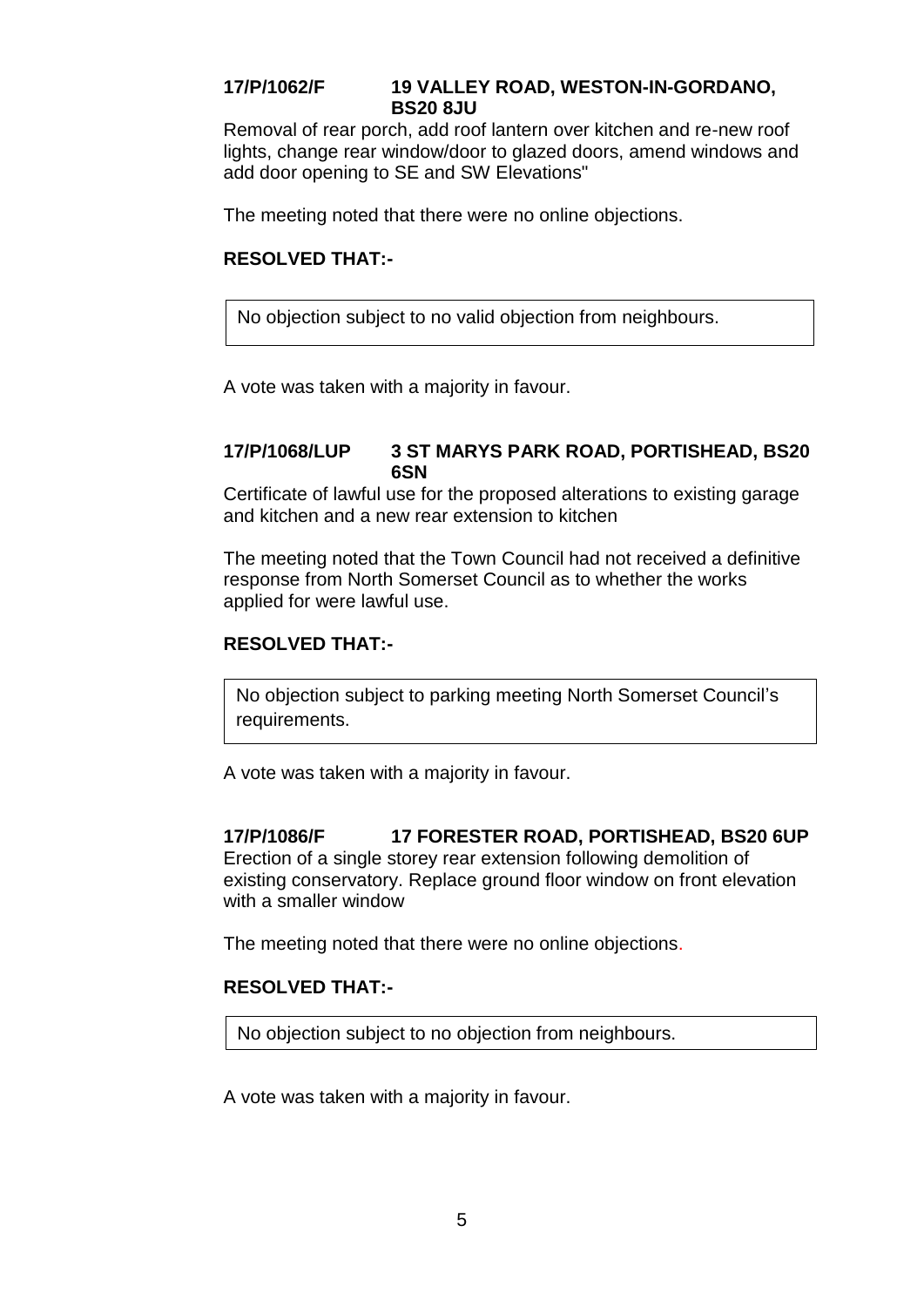#### **17/P/1107/O REAR GARDEN OF 315 NORE ROAD, PORTISHEAD, BS20 8EN**

Outline planning permission for the erection of 1no. detached dwelling with attached double garage and new access of Kingsway Road. All matters reserved for subsequent approval

The meeting noted that there were two online objections (Mrs Rugman and Mrs Wilson).

#### **RESOLVED THAT:-**

Objects on the grounds of overdevelopment and the need for access by a private drive.

A vote was taken with a majority in favour.

# **17/P/1113/F THE MOORINGS, BELTON ROAD, PORTISHEAD, BS20 8DR**

Proposed single storey front extension

The meeting noted that there was one online comment from Mr Heaton-Armstrong.

#### **RESOLVED THAT:-**

No objection subject to no valid objection from neighbours.

A vote was taken with a majority in favour.

#### **17/P/1115/F 7 BEACH HILL, PORTISHEAD, BS20 7HT**

Erection of a two storey extension fronting Beach Road West

The meeting noted that there were no online objections. It was drawn to the meeting's attention that they believed a comment had been made to North Somerset Council that was not listed on its website.

#### **RECOMMENDATION THAT PORTISHEAD TOWN COUNCIL RESPONDS:-**

No objection subject to no valid objections from neighbours and a condition made that the extension does not become a separate dwelling without planning consent.

*Assistant Clerk note: Councillor R. Cruse leaves the meeting @ 9.07pm*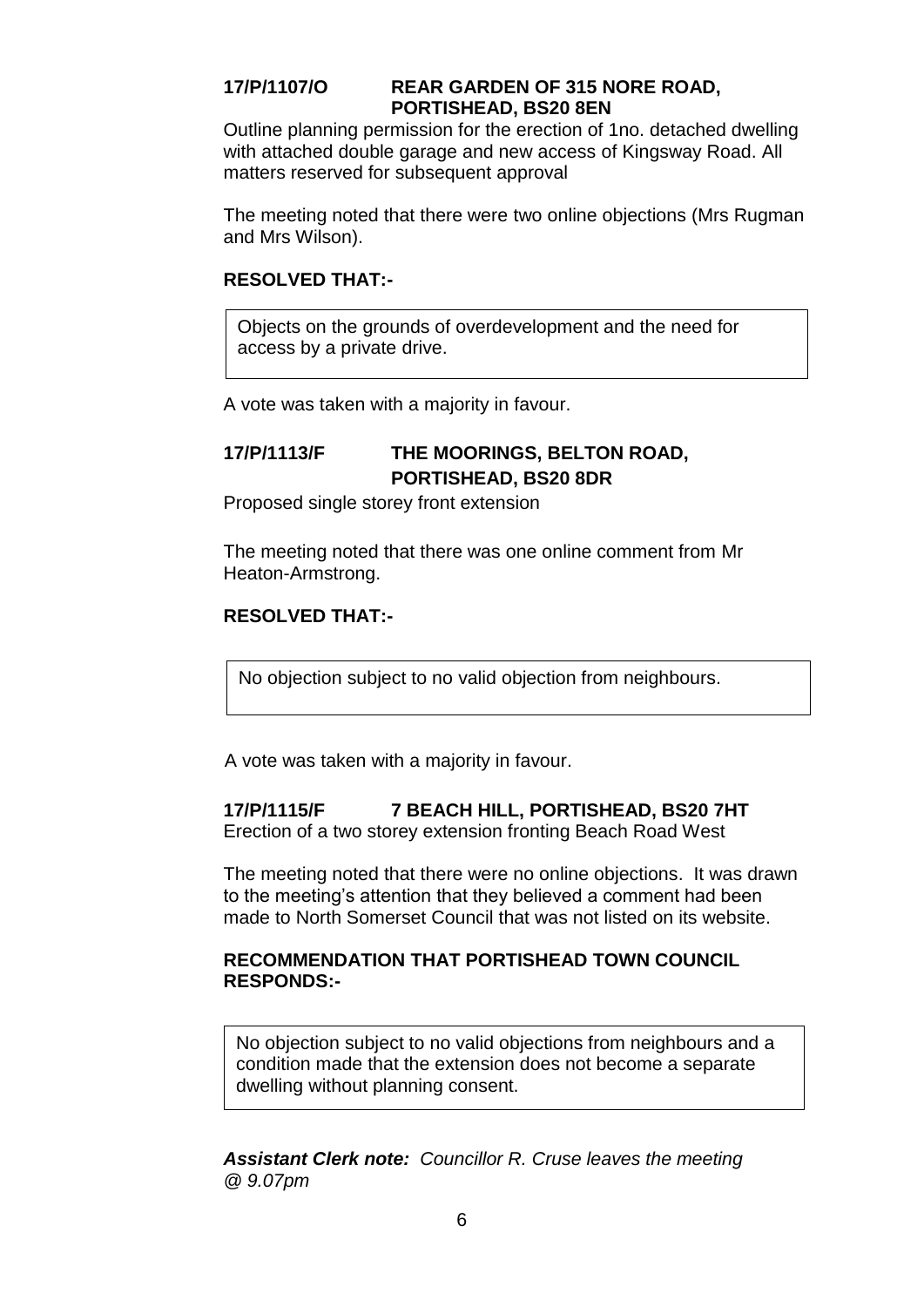# **17/P/1157/F 16 ALBERT ROAD, PORTISHEAD, BS20 6PP**

Loft conversion incorporating rear dormer and increase in ridge height

The meeting understood that other properties close by had been developed similarly.

#### **RESOLVED THAT:-**

No objection subject to no valid objection from neighbours

A vote was taken with a majority in favour.

**17/P/1172/F 26 HIGH VIEW, PORTISHEAD, BS20 8RF** Change of use of land to domestic curtilage. Creation of concrete driveway and erection of 1.2m to 1.8m high boundary fence

The meeting was unsure as to whether the applicant is the owner of the land in question but noted that ownership is not necessarily a planning requirement.

#### **RESOLVED THAT:-**

No objection in principle subject to no objections from neighbours but feels that the height of the fence will be obtrusive to the street scene.

A vote was taken with a majority in favour.

#### **17/P/1180/F 8 DUNLIN DRIVE, PORTISHEAD, BS20 7NH**

Erection of a single storey rear extension and side extension over attached garage following the demolish existing rear sun room

The meeting discussed the positioning of the garage to be demolished.

#### **RESOLVED THAT:-**

No objection subject to no valid objection from neighbours.

A vote was taken with a majority in favour.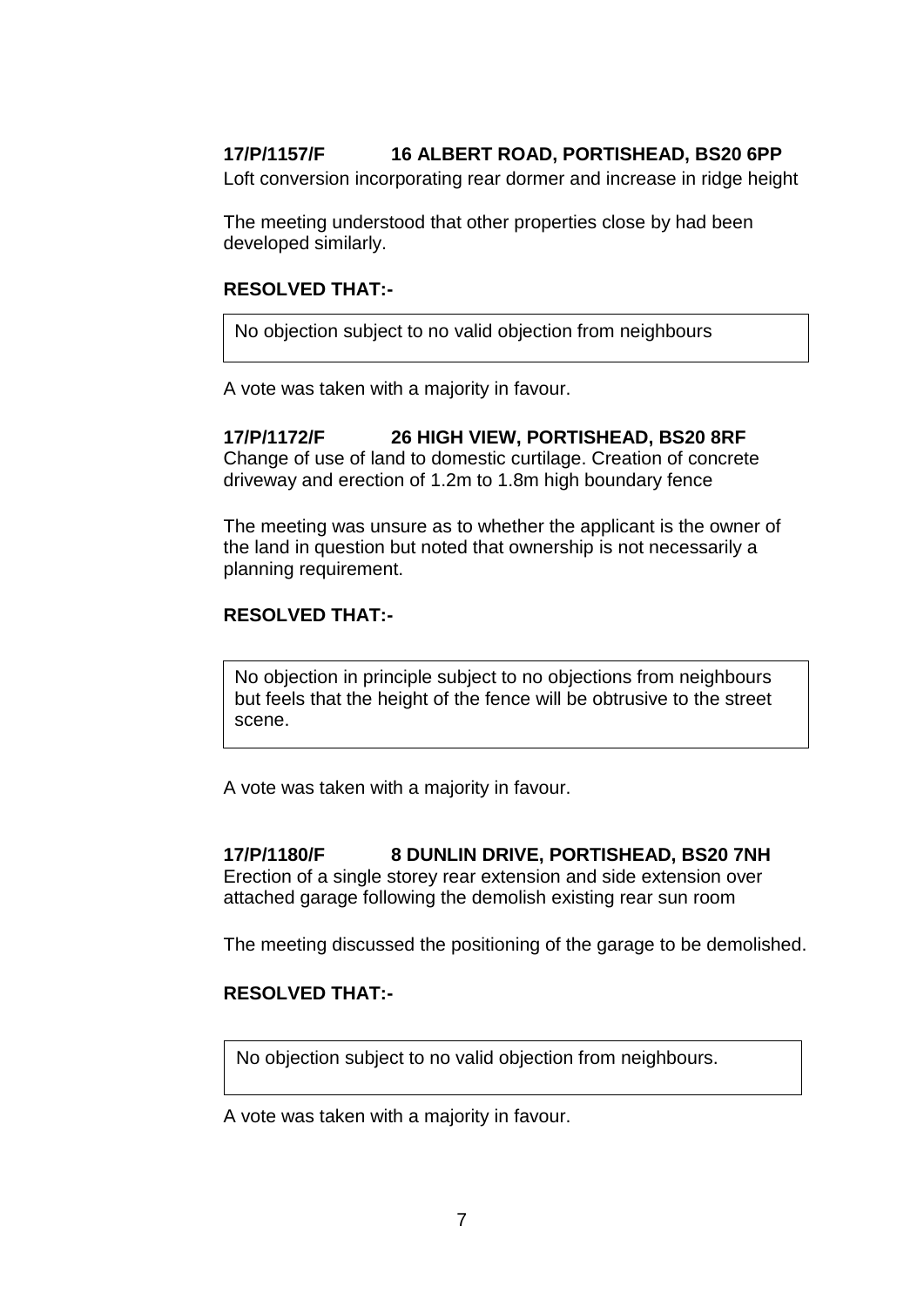# **17/P/1181/F 19 BLACKDOWN ROAD, PORTISHEAD, BS20 6DN**

Erection of 1no. dwelling

The meeting discussed the positioning of the parking and viewed the online proposed site plan.

#### **RESOLVED THAT:-**

No objection subject to no valid objection from neighbours.

A vote was taken with a majority in favour

#### **17/P/1184/F 74 FENNEL ROAD, PORTISHEAD, BRISTOL, BS20 7FB**

Velux roof lights to front elevation

The meeting considered the online plans.

#### **RESOLVED THAT:-**

No objection to the roof lights subject to no valid objection from neighbours but given the extra bedroom it should comply with North Somerset Council's parking standards.

A vote was taken with a majority in favour

#### **17/P/1231/F 2 CHAPLAINS WOOD, NORE ROAD, PORTISHEAD, BS20 8GA**

Erection of a conservatory to side elevation and add bay window to rear elevation

#### **RESOLVED THAT:-**

No objection subject to no valid objection from neighbours.

A vote was taken with a majority in favour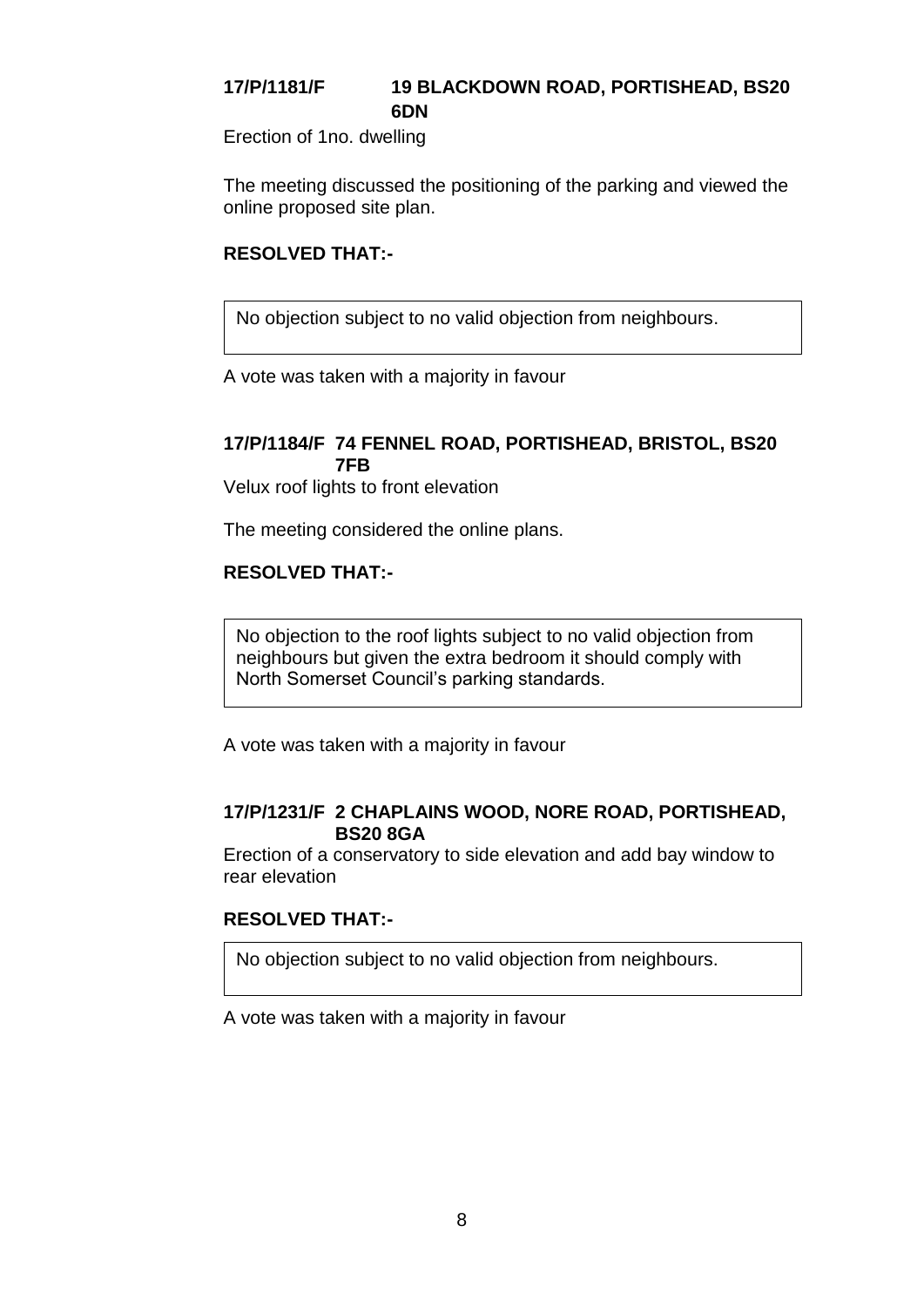# **PL539 SECTION 2 – PLANNING MATTERS (RECOMMENDATIONS TO TOWN COUNCIL)**

### **1. OTHER PLANNING MATTERS**

#### **5.1 LATE PLANNING APPLICATIONS**

All applications (17/P/1252/O, 17/P/1261/HAZ, 17/P/1264/F) on the Planning Register for week commencing 29<sup>th</sup> May 2017 were deferred for discussion to the next Town Council meeting on 14<sup>th</sup> June 2017.

#### **5.2 PORTBURY WHARF NATURE RESERVE**

A verbal update was not offered.

#### **5.3 CAR PARKING**

A verbal update was not offered.

#### **5.4 SITE ALLOCATION PLAN**

A verbal report was given by Councillors Koops. Councillors Koops and Cottrell represented Portishead Town Council at the examination hearing held last month in Weston-super-Mare. Their aim was to support the retention of valuable employment sites rather than houses (Old Mill Road and site next to Gordano Gate – earmarked for Arthur Llewellyn Jenkins furniture store). She felt that the Inspector took their comments onboard. They drew to her attention that in the estimation of Portishead Town Council, 237 dwellings had been built/were proposed in Portishead that North Somerset Council had not taken into account. Local businesses from Old Mill Road also attended the hearing to try and safeguard local jobs.

#### **5.5 FIRST BUS – NEW TIMETABLE**

The meeting discussed complaints that have been made to Councillors Terry and Mason regarding the lack of service to the High Street, Bristol Road and Down Road after 6.30pm each day.

**RECOMMENDATION** – Portishead Town Council writes to First Bus expressing its concern about the reduction in service.

### **5.6 C-3 DISABLED BAY CONSULTATION – 5 COMBE FIELDS**

The meeting discussed the application and proposed no objection.

**RECOMMENDATION** – Portishead Town Council completes and returns to North Somerset Council Form C3 without objection.

#### **5.7 NORTH SOMERSET COUNCIL – CONSULTATION ON CHANGES TO EARLY YEARS FUNDING PROCESSES IN YEAR 2017-2018**

The meeting noted the following abstract from North Somerset Council's website: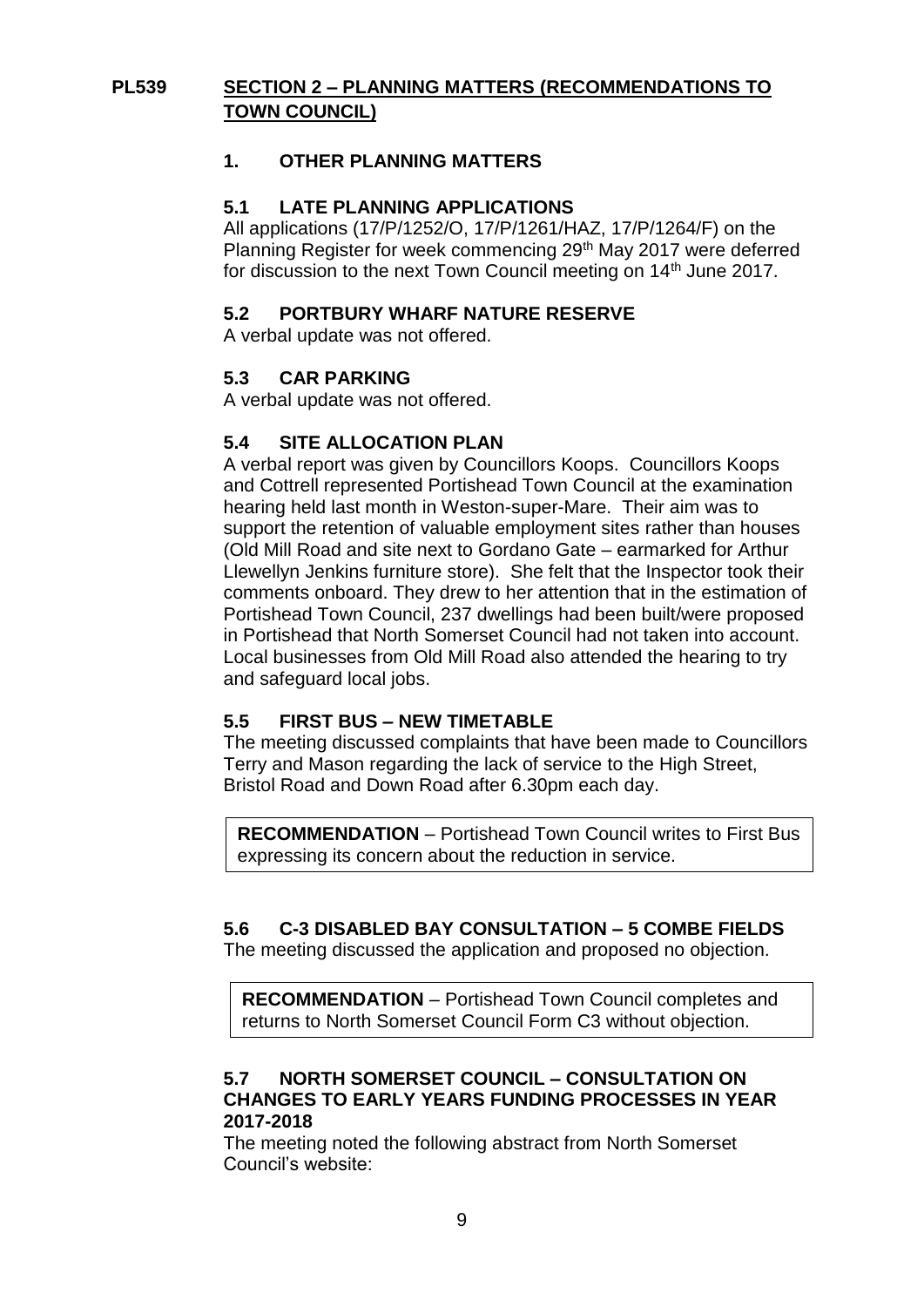Aim of this consultation: to enable all providers and stakeholders the opportunity to respond with their views on their funding processes.

This is as a result of the Government's continuing Manifesto commitment to "double" its childcare offer to 30 hours per week for working parents of 3 and 4 year olds from 1st September 2017.

Work has been and will continue to occur with both providers and all multi agencies to ensure that any changes continuing to deliver excellent outcomes for our young children.

This consultation paper gives all stakeholders in the community the opportunity to formally respond to the proposed changes.

The consultation can be viewed [http://consult.n](http://consult.n-somerset.gov.uk/consult.ti/ChangestoEYFundingprocesses/consultationHome)[somerset.gov.uk/consult.ti/ChangestoEYFundingprocesses/consultatio](http://consult.n-somerset.gov.uk/consult.ti/ChangestoEYFundingprocesses/consultationHome) [nHome](http://consult.n-somerset.gov.uk/consult.ti/ChangestoEYFundingprocesses/consultationHome) and there are seven specific questions.

The consultation closes on 16 Jun 2017 12:00.

Councillor Koops agreed to review the 7 specific questions and to report back to Town Council on 14<sup>th</sup> June 2017.

**RECOMMENDATION** – Portishead Town Council to consider a report (verbal) from Councillor Koops at its meeting on 14/06/17.

#### **5.8 NEIGHBOURHOOD PLANNING - FINAL YEAR**

The meeting noted that North Somerset Council forwarded the following information from 'My Community': we are writing to you to outline the grants and support that are available to neighbourhood planning groups in your local authority area. All groups writing a neighbourhood plan can apply for grants of up to £9,000 for activities such as developing a website, putting together a project plan, undertaking local surveys or hiring a planning expert for help with policy writing. Also, any groups with complex issues can apply for a further grant package of £6,000 and free, hands-on technical support packages from its partner, AECOM.Technical support offers independent advice on technical or process issues and covers topics such as housing needs assessment, environmental assessments and plan health checks at the end of the process. Groups that are considered to have complex issues include: neighbourhood planning forums (without a parish or town council), being in a deprived or high growth area, undertaking a site assessment or housing site allocation (new criteria from April 2017).

Applications for grants and technical support close on 31 January 2018, with grants expenditure completed by 31 March 2018.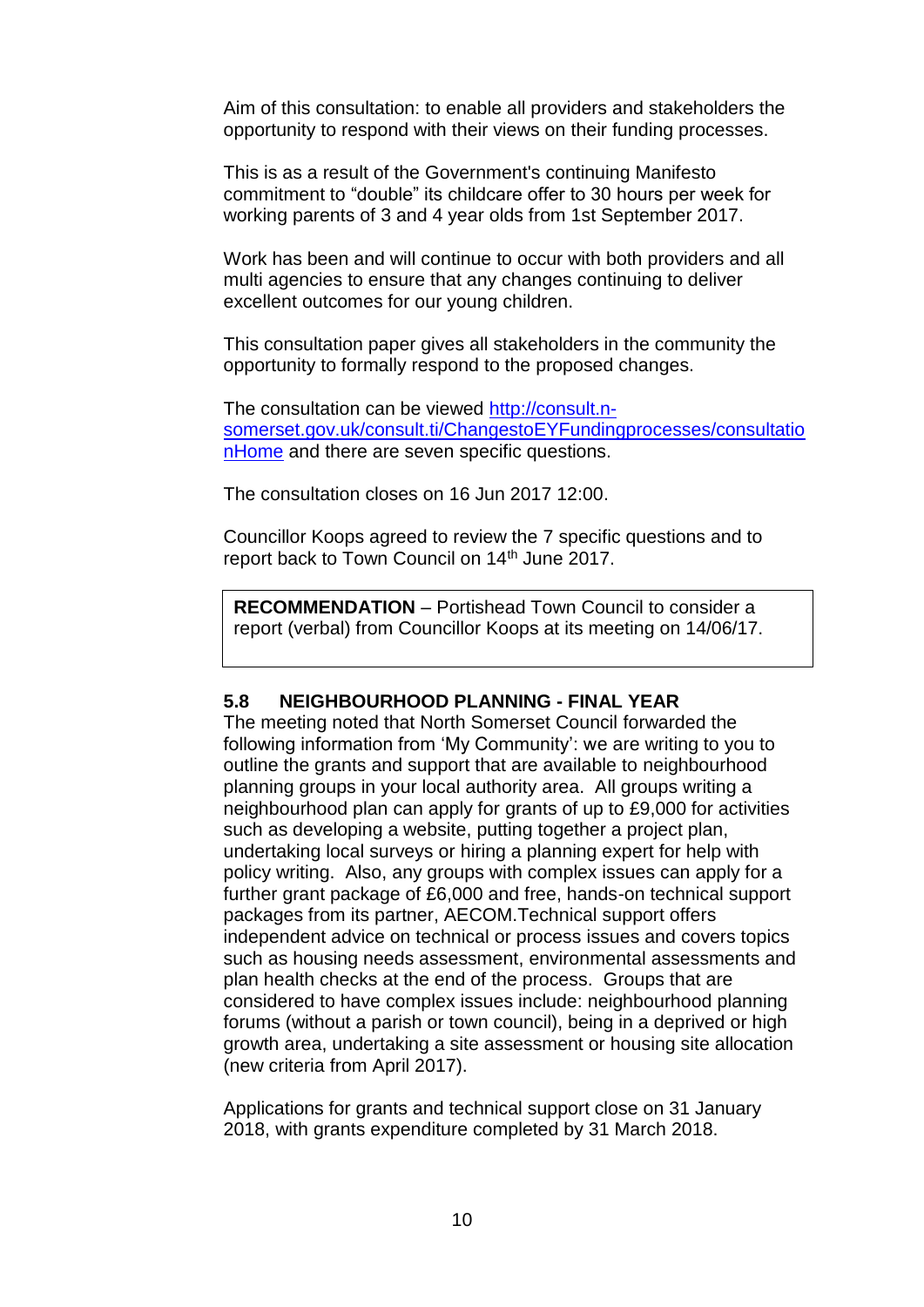Further information can be found on line: [http://mycommunity.org.uk/funding-options/neighbourhood](http://mycommunity.org.uk/funding-options/neighbourhood-planning/?utm_medium=email&utm_campaign=Grants%20and%20support%20available%20for%20neighbourhood%20planning&utm_content=Grants%20and%20support%20available%20for%20neighbourhood%20planning+CID_2f5879ddc52b359c0f8091827cfc98fb&utm_source=Email%20marketing%20software&utm_term=Find%20out%20more%20on%20our%20website)[planning/?utm\\_medium=email&utm\\_campaign=Grants%20and%20sup](http://mycommunity.org.uk/funding-options/neighbourhood-planning/?utm_medium=email&utm_campaign=Grants%20and%20support%20available%20for%20neighbourhood%20planning&utm_content=Grants%20and%20support%20available%20for%20neighbourhood%20planning+CID_2f5879ddc52b359c0f8091827cfc98fb&utm_source=Email%20marketing%20software&utm_term=Find%20out%20more%20on%20our%20website) [port%20available%20for%20neighbourhood%20planning&utm\\_content](http://mycommunity.org.uk/funding-options/neighbourhood-planning/?utm_medium=email&utm_campaign=Grants%20and%20support%20available%20for%20neighbourhood%20planning&utm_content=Grants%20and%20support%20available%20for%20neighbourhood%20planning+CID_2f5879ddc52b359c0f8091827cfc98fb&utm_source=Email%20marketing%20software&utm_term=Find%20out%20more%20on%20our%20website) [=Grants%20and%20support%20available%20for%20neighbourhood%](http://mycommunity.org.uk/funding-options/neighbourhood-planning/?utm_medium=email&utm_campaign=Grants%20and%20support%20available%20for%20neighbourhood%20planning&utm_content=Grants%20and%20support%20available%20for%20neighbourhood%20planning+CID_2f5879ddc52b359c0f8091827cfc98fb&utm_source=Email%20marketing%20software&utm_term=Find%20out%20more%20on%20our%20website) [20planning+CID\\_2f5879ddc52b359c0f8091827cfc98fb&utm\\_source=E](http://mycommunity.org.uk/funding-options/neighbourhood-planning/?utm_medium=email&utm_campaign=Grants%20and%20support%20available%20for%20neighbourhood%20planning&utm_content=Grants%20and%20support%20available%20for%20neighbourhood%20planning+CID_2f5879ddc52b359c0f8091827cfc98fb&utm_source=Email%20marketing%20software&utm_term=Find%20out%20more%20on%20our%20website) [mail%20marketing%20software&utm\\_term=Find%20out%20more%20](http://mycommunity.org.uk/funding-options/neighbourhood-planning/?utm_medium=email&utm_campaign=Grants%20and%20support%20available%20for%20neighbourhood%20planning&utm_content=Grants%20and%20support%20available%20for%20neighbourhood%20planning+CID_2f5879ddc52b359c0f8091827cfc98fb&utm_source=Email%20marketing%20software&utm_term=Find%20out%20more%20on%20our%20website) [on%20our%20website](http://mycommunity.org.uk/funding-options/neighbourhood-planning/?utm_medium=email&utm_campaign=Grants%20and%20support%20available%20for%20neighbourhood%20planning&utm_content=Grants%20and%20support%20available%20for%20neighbourhood%20planning+CID_2f5879ddc52b359c0f8091827cfc98fb&utm_source=Email%20marketing%20software&utm_term=Find%20out%20more%20on%20our%20website)

**RECOMMENDATION** – Portishead Town Council forms a Working Party at its meeting on 14/06/17 to consider the possibility of registering for financial assistance.

#### **5.9 PLANNING COMMENTS PROCESS**

The meeting considered the proposal made by Councillor Cottrell for Portishead Town Council's Planning & Regulatory committee to consider adding the following phrase to all planning objection comments '*that the relevant Ward District Councillor calls the application to North Somerset Council's Planning & Regulatory committee if it is recommended for approval'*.

**RECOMMENDATION** – Portishead Town Council should allow this phrase to be used at the discretion of the Planning & Regulatory committee as and when it wishes but not for it to be automatically included in every objection made.

#### **PL540 SECTION 3 – DELEGATED CHAIRMAN DECISIONS**

#### **PLANNING APPLICATIONS AS REPORTED BY THE PLANNING & REGULATORY CHAIRMAN**

The delegated Chairman decisions previously agreed by the core members of the Planning & Regulatory committee were noted.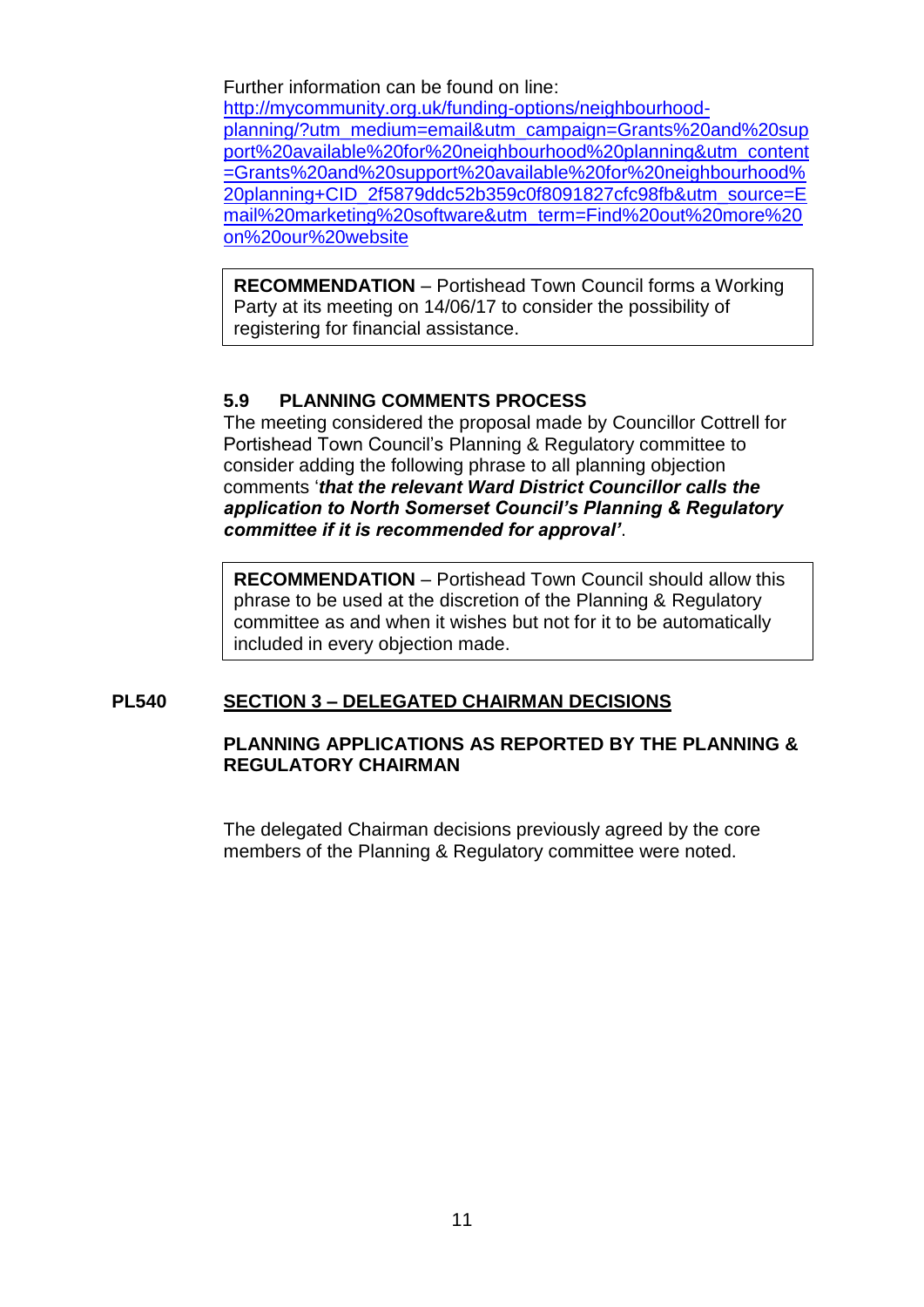# **PL540 SECTION 3 DELEGATED CHAIRMAN DECISIONS – FOR INFORMATION**

### **PLANNING APPLICATIONS AS REPORTED BY THE PLANNING & REGULATORY CHAIRMAN**

| <b>APPLICATION NO.</b> | <b>LOCATION</b>                                        | <b>PROPOSAL</b>                                                                                               | <b>RECOMMENDATION</b>                                                                                                                               |
|------------------------|--------------------------------------------------------|---------------------------------------------------------------------------------------------------------------|-----------------------------------------------------------------------------------------------------------------------------------------------------|
| 17/P/1020/F            | 8 Halletts Way, Portishead,<br><b>BS20 6BT</b>         | Erection of a single storey rear<br>extension following the demolition of the<br>existing conservatory        | No objection subject to no valid<br>objection from neighbours.                                                                                      |
| 17/P/1025/F            | 1 Victoria Square,<br>Portishead, Bristol, BS20<br>6AQ | Two storey side extension and single<br>storey rear extension and enlargement<br>of existing car parking area | No objection subject to no valid<br>objection from neighbours and that<br>the application fulfils North<br>Somerset Council's parking<br>standards. |
| 17/P/1027/F            | 15 Clifton Street,<br>Portishead, Bristol, BS20<br>6TE | First floor extension over the current<br>kitchen                                                             | No objection subject to no valid<br>objection from neighbours.                                                                                      |

#### **TREE APPLIATIONS AS REPORTED BY THE PLANNING & REGULATORY CHAIRMAN**

There are none to report.

#### **PL541 OTHER PLANNING MATTERS**

#### **8.1 THE FOLLOWING NOTIFICATIONS/ACKNOWLEDGEMENTS FROM NORTH SOMERSET COUNCIL WERE NOTED:**

#### **A. ENFORCEMENT CASES**

A report received 19/05/17. Also, confirmation had been received in respect to Case No. 2016/0517 – 5 Meadows Close, to advise that the shed erected in the front garden has been removed.

#### **B. DELEGATED DECISIONS – NORTH SOMERSET COUNCIL**

A report had not been received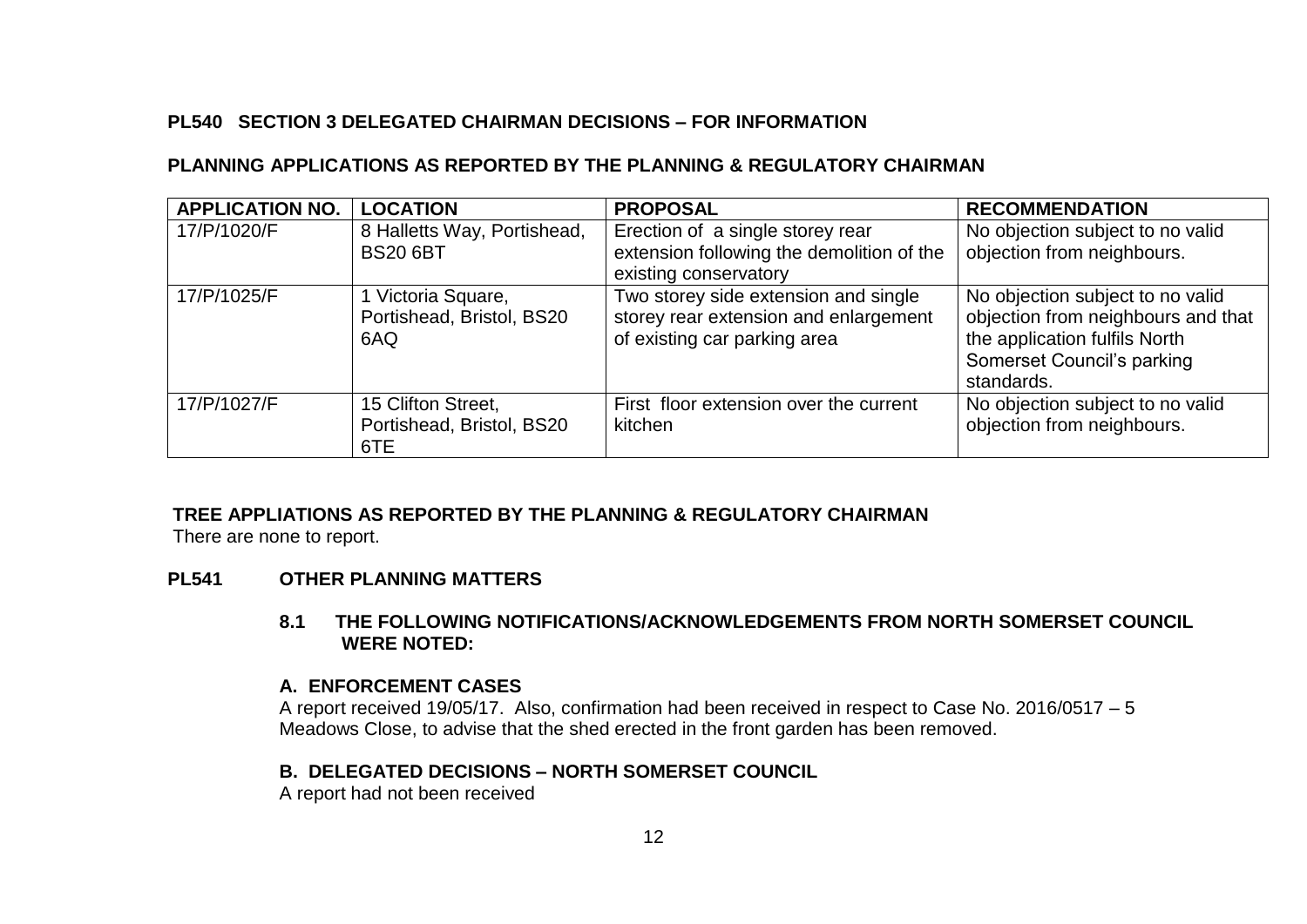#### **8.1 C. PLANNING CONSENT GRANTED**

| 5 Meadows Close, Portishead, BS20 8BU           |
|-------------------------------------------------|
| Fedden Village, Nore Road, Portishead, BS20 7HN |
| Land off Elm Walk, Portishead, BS20 6SX         |
| 12 Ashdown Road, Portishead, BS20 8DP           |
| 16 Argentia Place, Portishead, BS20 7QB*        |
| 21 Combe Avenue, Portishead, BS20 6JS           |
|                                                 |

\* denotes that NSC were unable to take neighbours comment into consideration – Civil matter

#### **D. PLANNING CONSENT REFUSED**

None to report

#### **E. PLANNING APPLICATIONS WITHDRAWN**

| 16/P/0605/F   | 2 Heron Gardens, Portishead, BS20 7DH        |
|---------------|----------------------------------------------|
| 17/P/0793/MMA | Rear of 62 High Street, Portishead, BS20 6EH |

#### **F. APPEAL DECISIONS**

.

No reports received

#### **G. LICENCE APPLICATIONS**

 A report received 31st May 2017.  *Assistant Clerk note: to seek clarification in respect to the licence listed for the Portishead Raft Race*

#### **H. ROAD CLOSURE**

Slade Road (outside no. 51-57) for a period of approximately 3 days commencing 5<sup>th</sup> June 2017.

Esplanade Road (from junction with Lake Road to junction with Woodland Road) on Sunday 16<sup>th</sup> July 2017 to accommodate Portishead Soapbox Race 2017. This is currently a Draft Order.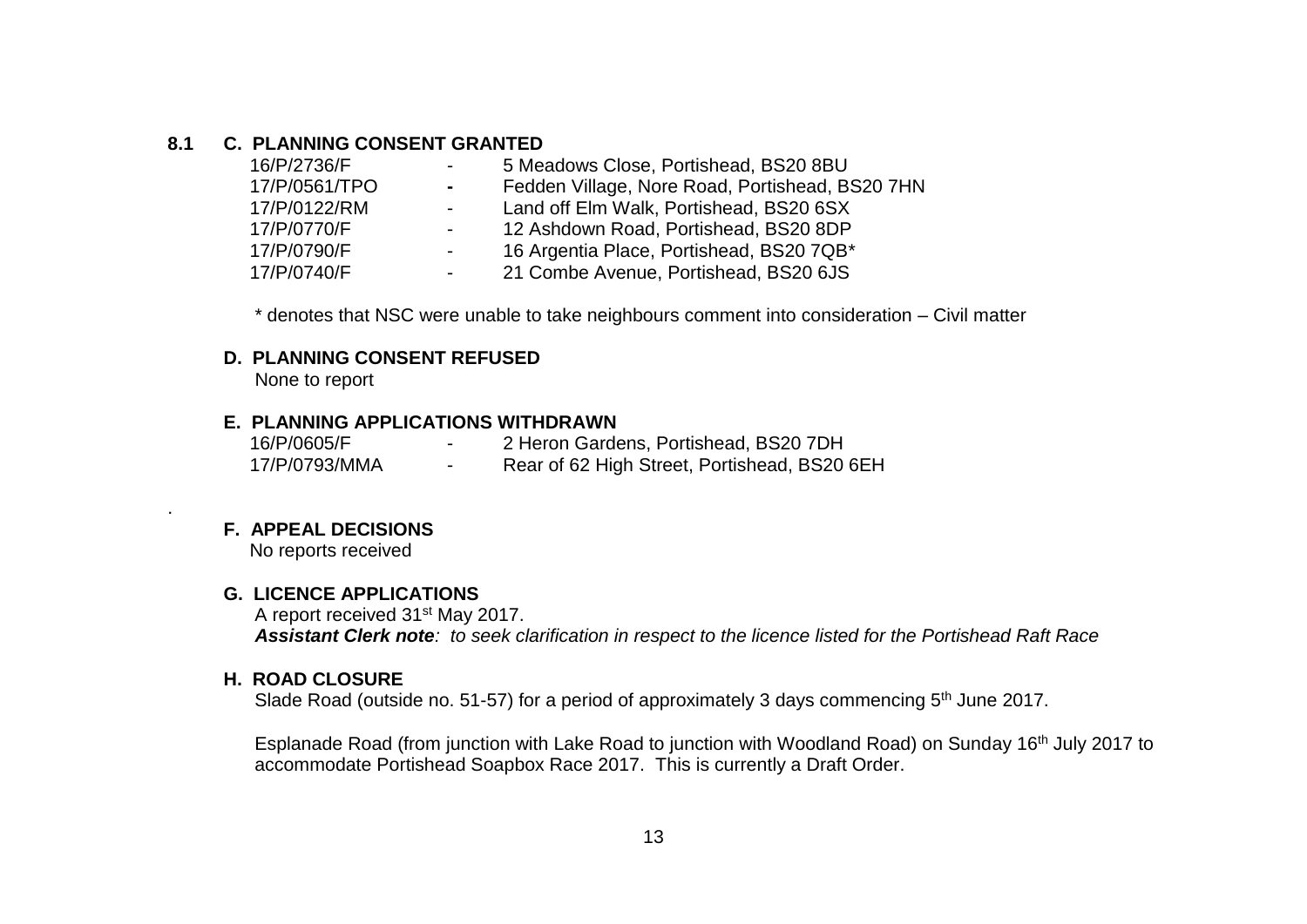The following roads or part thereof will be closed temporarily on Saturday 17<sup>th</sup> June 2017 for Portishead Carnival: Lake Road, Esplanade Road, Rodmoor Road, Beach Road West, Battery Road, Woohill Road, Nore Road, Cabstand, Slade Road, High Street, Ferndale Road, Combe Road, Stoke Road, Brampton Way, Roath Road, Victoria Close, Church Road North, Church Road South, St Peter's Road, St Mary's Road, Lipgate Place, Clapton Lane and Clevedon Road. This is currently a Draft Order.

An email from David Bailey on 22/05/17 advising that North Somerset Council expects Cabstand to be free of road works by Monday 12<sup>th</sup> June 2017.

An email from Colin Chandler dated 30/05/17 advising that Persimmon Homes Limited will be commencing the final phase of the highways completion works in Newfoundland Way has been received. The works include replacement streetlighting, replacing damaged kerbs and channel blocks, installation of a new bus stop and resurfacing works to the footways and carriageways. The appointed contractor, Bristlewand Limited, has programmed the works to take 12 weeks with completion towards the end of August 2017, during which time Newfoundland Way will be closed several times and a diversion route set up. The works will be carried out Monday-Friday, 8am to 5pm and the contractor will be carrying out a letter drop to all residents who front onto the proposed work.

#### **8.2 PERMITTED DEVELOPMENT RIGHTS – PUBS**

The meeting noted new rules to protect pubs from demolition or their conversion to shops and other retail uses came into effect last month. From 23 May 2017 permitted development rights to change the use of a pub or other drinking establishment (A4 use) to a shop (A1 use), financial or professional services (A2 use) or restaurant/café (A3 use) will cease. The changes to the legislation will be a relief to communities who value their local pub and have feared that it might be converted to a supermarket without them being consulted.

The Order will create a new Class AA entitled "drinking establishments with expanded food provision" which will permit a change of use from drinking establishment (A4) to a mix of drinking establishment and restaurants and cafes (A3). Permitted development rights will allow a change from Class AA to Class A4 under the Order.

Permitted development rights to demolish pubs will also cease and there will be no rights to demolish drinking establishments with expanded food provision either.